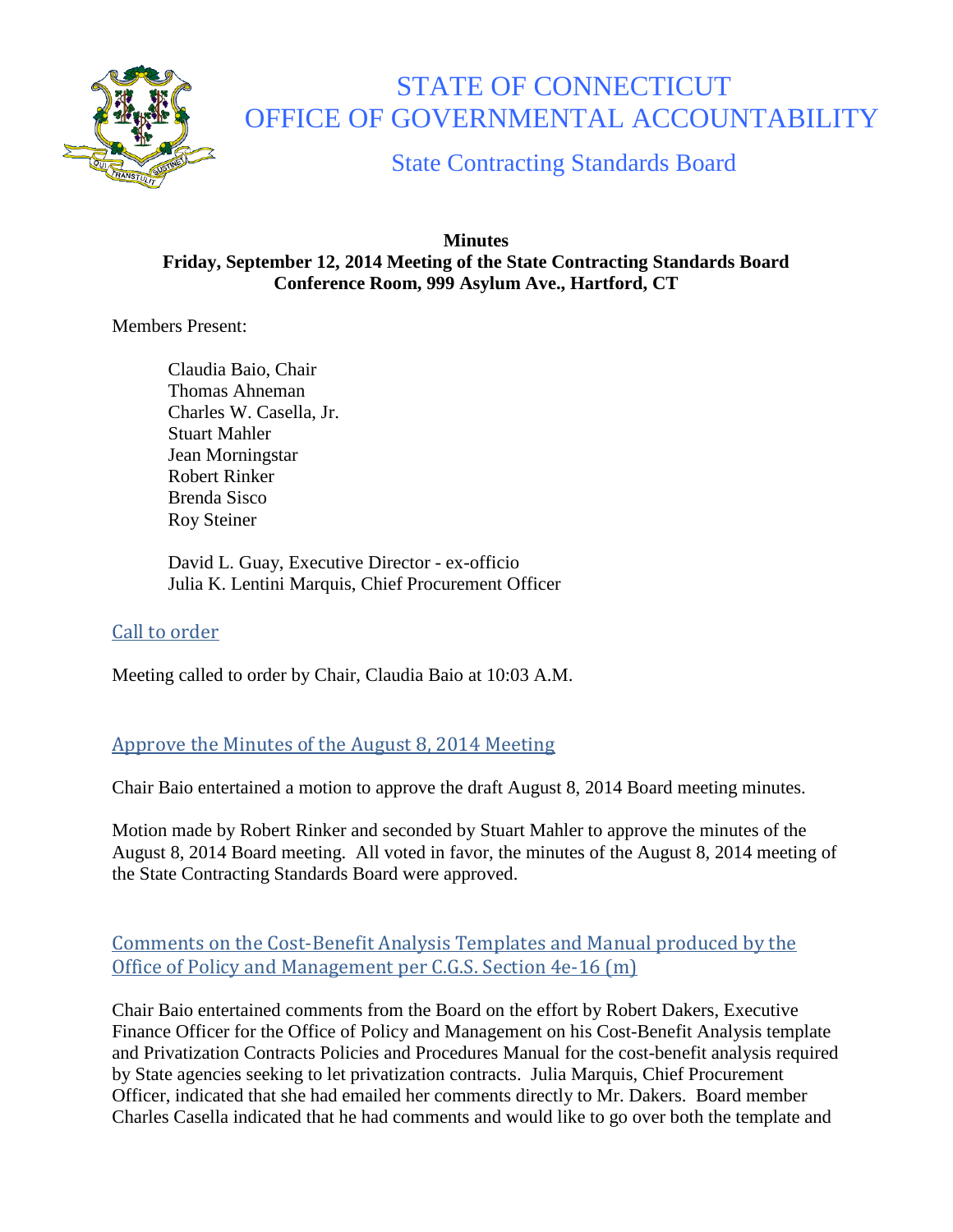$\mathcal{L}$ 

the manual section by section with Mr. Dakers. By consensus the Board decided to invite Mr. Dakers to the October 10, 2014 meeting to fully go over the template and manual in a walk through.

### Introduction of Shelby Brown, Executive Administrator for the Office of Governmental Accountability

Chair Baio introduced Shelby Brown, the Executive Administrator for the Office of Governmental Accountability (OGA). The SCSB is a division of the OGA. Ms. Brown discussed with the Board the history, mission, organization, and strategic objectives of the OGA. She emphasized symbiosis, synergy, collaboration and dynamism and that the OGA and the SCSB are partners in achieving the Board's mission. Ms. Brown concluded by stating that by working together we can streamline operations and achieve the kind of cost-savings and efficiencies that make a difference.

### Budget Primer - by Gloria Davis-Delancy, Chief Fiscal Officer, Office of Governmental Accountability

Chair Baio introduced Gloria Davis-Delancy, Chief Fiscal Officer of the OGA to provide the Board with a general budget process primer and to discuss the Board's submissions for FY16-17. Ms. Davis-Delancy walked the Board through the general budget process and the specific process for FY16-17 and answered questions from Board members.

## FY16-17 Budget Options

Chair Baio opened discussion on a proposal for budget reduction options as requested by the Office of Policy and Management "OPM." Chair Baio turned to David Guay, Executive Director to review the staff proposals and then asked for a motion on the proposal.

Motion made by Stuart Mahler and seconded by Brenda Sisco to propose, in response to OPM's FY16/17 Reduction Options request, a 3% (\$2000.00) reduction in Other Expenses.

- FY 16 & 17 Eliminate stand-alone telephone system and return to piggybacking off the Office of the Child Advocate system or participate in the possible agency wide telephone system planned by the OGA.
	- o Estimated savings of \$1000.00 per fiscal year.
- FY 16 & 17 Reduce Office supplies by \$1000.00 per fiscal year.

All voted in favor of the motion.

Chair Baio opened discussion on the staff proposed budget Expansion Options as requested by the Office of Policy and Management "OPM". Chair Baio turned to David Guay, Executive Director to review the staff proposals and then asked for a motion.

Motion made by Jean Morningstar and seconded by Thomas Ahneman to propose two budget expansion items as suggested by staff.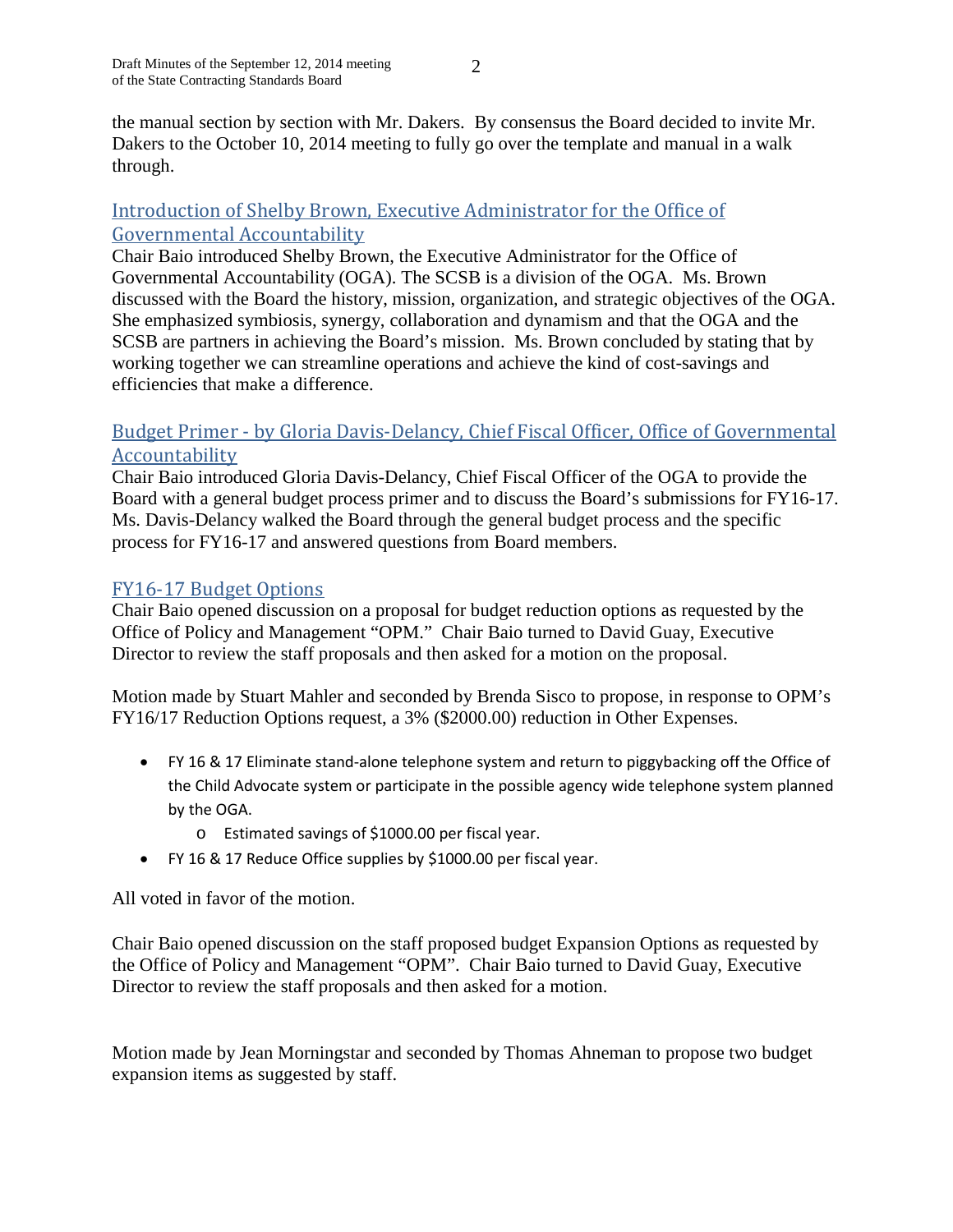Central Data Repository FY16 & 17

In FY '16 the SCSB will procure and select (or utilize an existent contract through DAS) an IT consultant and developer to modify an existent central data repository, or develop a new one, for use by the APOs as a reporting mechanism to the Board. It will provide the capability for the state contracting agencies to put forth project management plans and develop annual reports as required at Conn. Gen. Stat. 4e-5 (a) (2), as well as track, screen and evaluate current contractors. In out years, additional dollars will be needed for maintenance and possibly for a PT database administrator.

Projected cost: \$100,000.

#### Auditors FY16 & 17

In FY '16, SCSB will hire an Associate Accounts Examiner to assist in the development of regulations and audits in accordance with Conn. Gen. Stat. 4e-6. In FY '17, the SCSB would seek to hire two Accounts Examiner to assist in the auditing of the state contracting agencies.

Projected budget option FY '16: \$75,000 to \$95,000.

Projected budget option FY '17: \$130,000 to \$167,000.

Voting yea in favor of the two budget expansion items suggested by staff:

Claudia Baio, Chair Thomas Ahneman Stuart Mahler Jean Morningstar Robert Rinker Brenda Sisco Roy Steiner

Voting nay:

Charles W. Casella, Jr.

With no abstentions, the motion passes seven yea with one nay to propose to OPM two budget expansion items as suggested by staff.

#### Ethics Education and Reporting

At the request of Jean Morningstar, Executive Director David Guay provided the Board with a memo reminding members that the Board last had annual ethics training on November 25, 2013 and that members need to complete it again before November 25, 2014. Ethics training for Board members and staff is an annual requirement. Executive Director Guay provided the web link to the online training course to complete in order to meet the annual training requirement. A copy of the latest Ethics guide was also provided. The Board also discussed the annual requirement to file a Statement of Financial Interest with the Office of State Ethics in April of each year.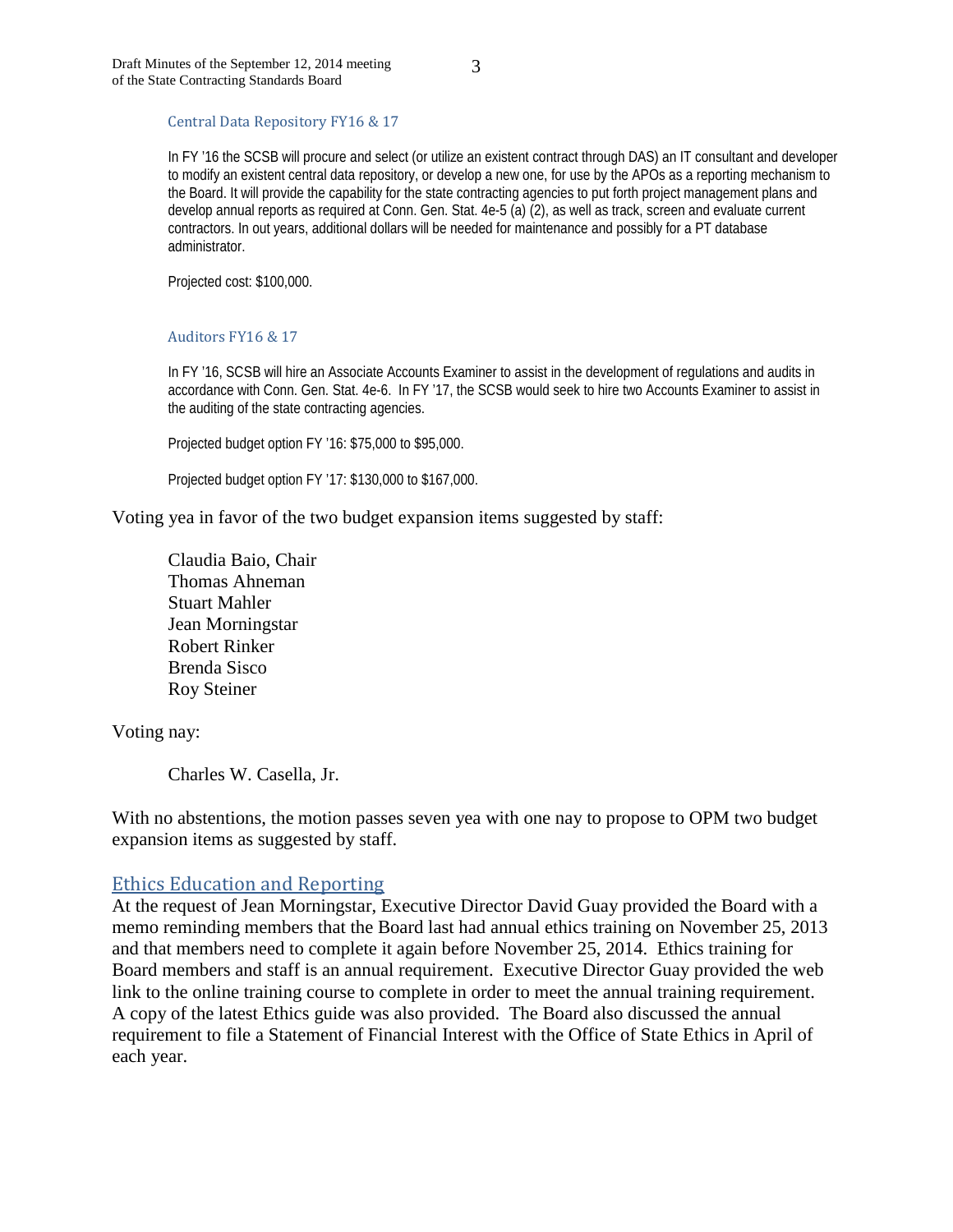# Auditors' Report University of Connecticut for the Fiscal Years Ended June 30, 2010 and 2011

- Financial System Selection Process
- *Background:* University management determined that the UConn legacy financial system had reached the end of its useful life. Management decided that it should be replaced with a higher education specific application that would offer improved workflow, eliminate paper-based processing and provide better internal control. A new financial system based on Kuali Financial System software was deployed effective July 1, 2012. As of June 30, 2013, \$10,115,520 in Kuali development costs had been capitalized.
- *Criteria:* Major software acquisitions should be subject to a formal selection process. All those whose work will be affected by the new technology should have representation in the process. Available alternatives should be comprehensively reviewed. The selection process, and the basis for the selection made, should be thoroughly documented.

*Condition:* We planned to review documentation of the financial system selection process to verify that UConn conducted a thorough review of available alternatives and provided a reasonable basis for the selection made.

We were unable to carry out our planned procedures, as UConn did not adequately document the selection process. The documentation that we were provided with appeared to have been created after the choice had been made and was focused on explaining the advantages of the chosen system to the university community. We could not find any indication of a feature-by-feature comparison of competing products or any evidence that any systems other than PeopleSoft or Banner were considered.

The selection process appeared to have been driven solely by the UConn core financial management and staff. After Kuali was selected, there was significant effort to educate other stakeholders as to its advantages vis-à- vis the university's existing financial system and obtain their buy-in to the decision. However, we found no evidence of significant input from the broader university community in the initial selection of Kuali over other competing accounting systems.

- *Effect:* More advantageous alternatives may have been overlooked.
- *Cause:* It is unclear why UConn did not issue a request for proposal and conduct a formal, well documented, selection process.
- *Recommendation:* The University of Connecticut should conduct a formal, well documented, selection process for all major acquisitions. Every functional area that will be significantly affected should have adequate representation and input into the process. (See Recommendation 7.)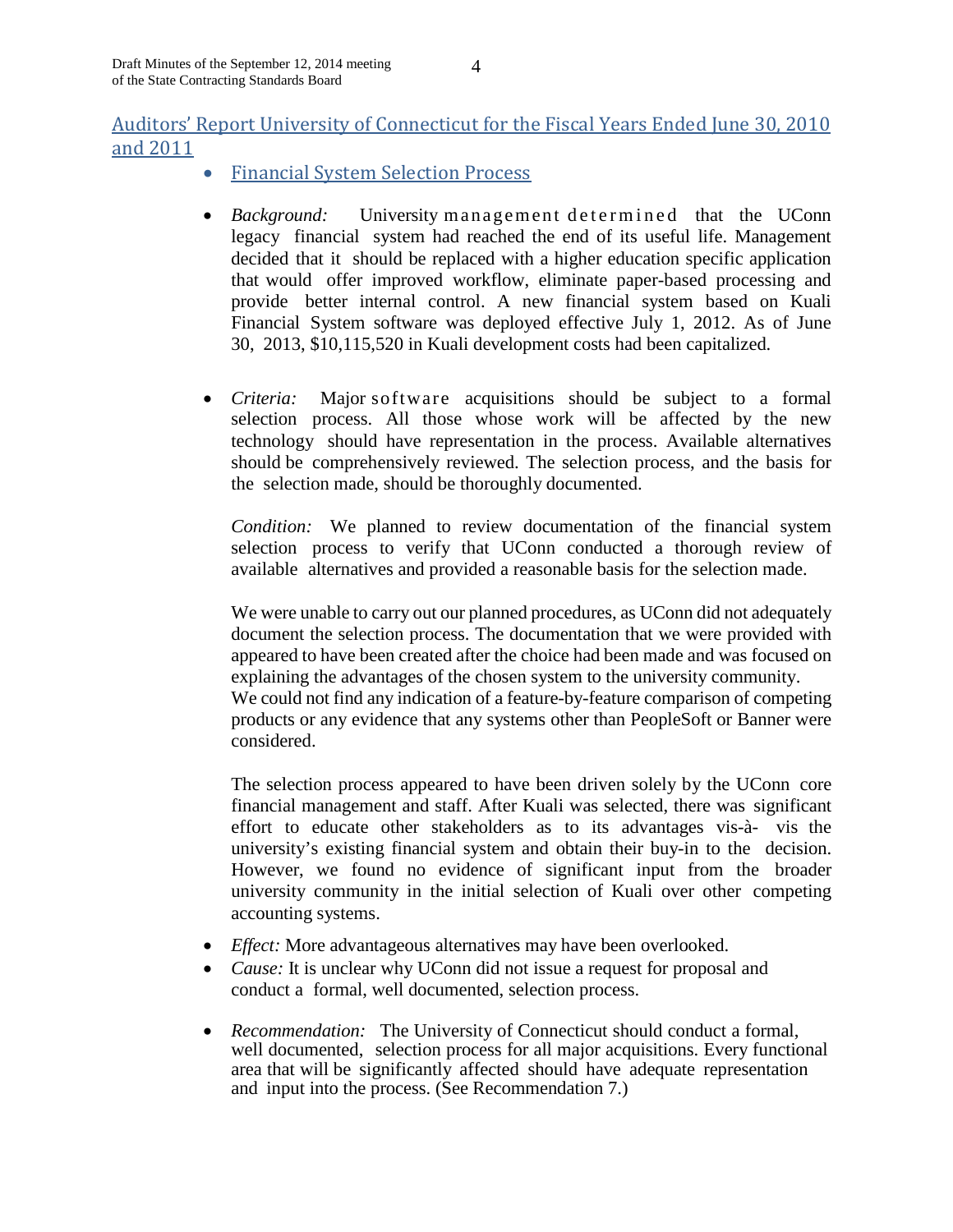- Financial System Implementation Process
- *Criteria:* To reduce risk, projects should be subjected to a comprehensive risk assessment and mitigation process, and a detailed control framework should be developed.
- *Condition:* UConn executed a fixed-price contract with a consulting firm to assist in the implementation process. However, it does not appear that the university verified the firm had sufficient financial resources to fulfill their contractual commitments if material cost overruns were experienced and/or required a performance bond.

The contract with the consulting firm was submitted to the board of trustees for approval. Subsequently, a presentation describing the project was made to the board. However, it does not appear that the board ever approved the project, per se. A project of this magnitude should not have been initiated without board approval.

UConn licensed SciQuest purchasing software effective December 31, 2009. Annual license fees paid were \$331,500, \$305,660 and \$265,235 in the first three years of the contract period. Though significant licensing costs were incurred, the university did not make use of this software until Kuali Financial System software was deployed effective July 1, 2012. This software should not have been licensed before the university was ready to make use of it.

The UConn internal audit unit found that a detailed contingency plan specifying the actions to be taken in the event the implementation failed had not been prepared. It appears that the university intended to revert to the previous financial system if necessary, but had not established decision points that would trigger this action nor documented how it would be carried out.

The internal audit unit also found that "the Kuali project leadership utilized a hands-on approach in the management of the KFS project which successfully mitigated weaknesses associated with a lack of an adequate control framework."

- Effect: The successful implementation of the new financial system is a tribute to the efforts of the Kuali implementation team. However, UConn incurred risks that could have been avoided with a more deliberate approach that combined a more comprehensive risk assessment and mitigation process with the development of a more detailed control framework.
- *Cause:* A comparable effort to implement a human resources system was abandoned 2011-2012 fiscal year, after significant delays and large cost overruns were experienced. Taking this into consideration, the Kuali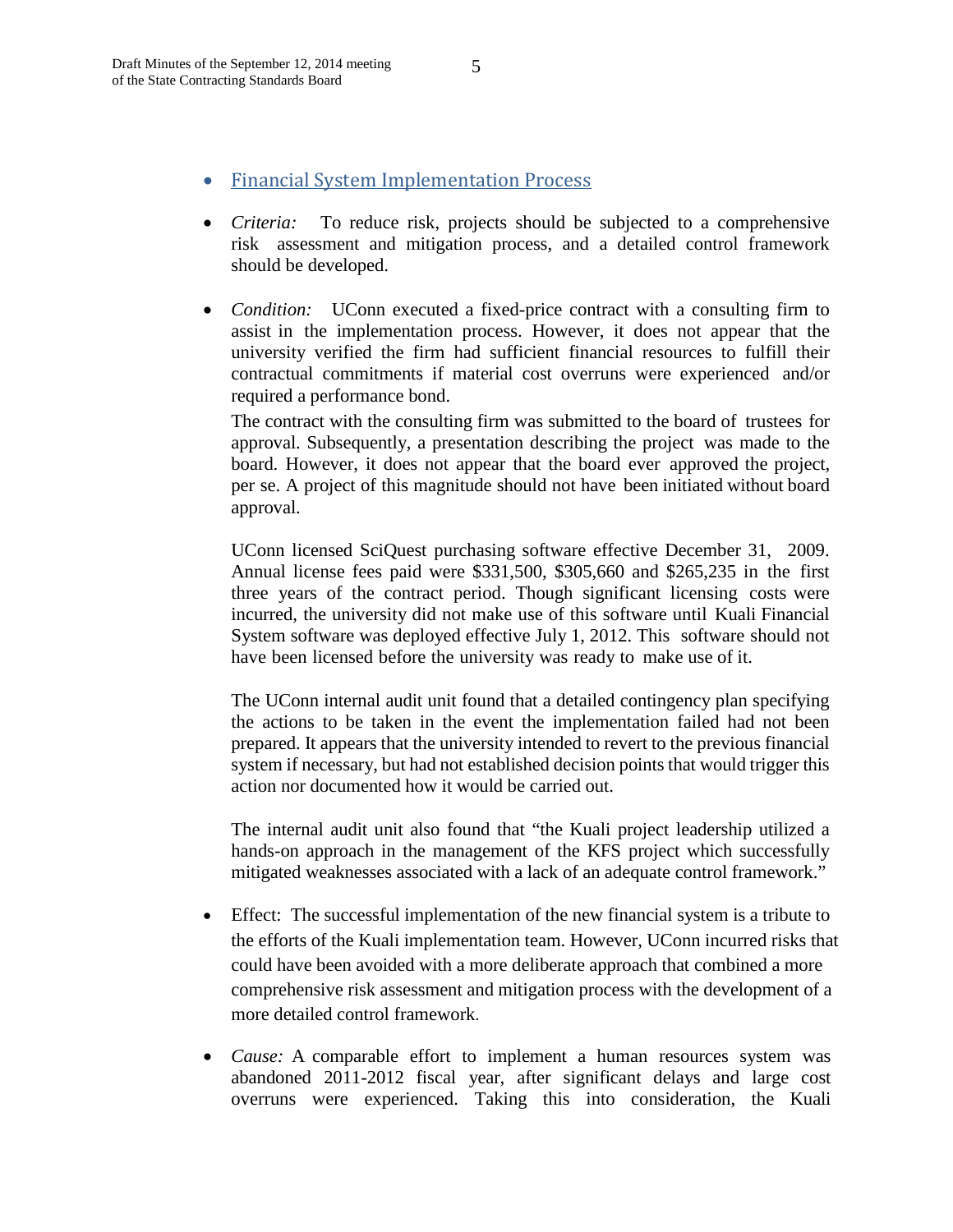implementation team prioritized deployment of the new financial system within the planned timeframe.

• *Recommendation:* The University of Connecticut should develop a structured methodology for major software implementation projects. All projects should be approved by the board of trustees before they are initiated. (See Recommendation 8.)

Chair Baio initiated discussion on the Auditors' Report on the University of Connecticut for the Fiscal years 2010 and 2011 and the two findings concerning the financial system selection process and the financial system implementation process. The issue was also raised to staff by Board member Charles Casella in a newspaper article he forwarded.

Chief Procurement Officer Julia Marquis provided a synopsis of the Auditor's findings. Chair Baio asked Ms. Marquis to share her initial response to Mr. Casella. She indicated that the matter would not have come before the Board for privatization as the matter occurred before the Board was reconstituted and functional and the Board did not receive a contested award complaint. Thus, the matter does not fall under C.G.S 4e-16 or 4e-36, but the Board does have broad authority to act under 4e-4f to assist State Agencies to comply with statutory requirements.

Motion made by Jean Morningstar and second by Roy Steiner to send a letter from the Board to the University of Connecticut, under the Board's authority in 4e-4f C.G.S., reminding them of their contracting responsibilities. All voted in favor to send a letter to the University of Connecticut.

Executive Session per C.G.S. §§ 1-231 and 1-200(6) Discussion concerning the employment, performance, and evaluation of the Executive Director and Chief Procurement Officer

Motion made by Brenda Sisco and seconded by Jean Morningstar to move into Executive Session per C.G.S §§ 1-231 and 1-200(6) to discuss the employment, performance, and evaluation of the Executive Director and Chief Procurement Officer and also inviting Julia K. Lentini Marquis to join the Board in executive session. All voted in favor.

Discussion on the employment, performance and evaluation of the Executive Director and Chief Procurement Officer. No votes were taken.

Motion made by Jean Morningstar and seconded by Thomas Ahneman to move back into public session. All voted in favor.

Other Business

No other business was raised by the Board.